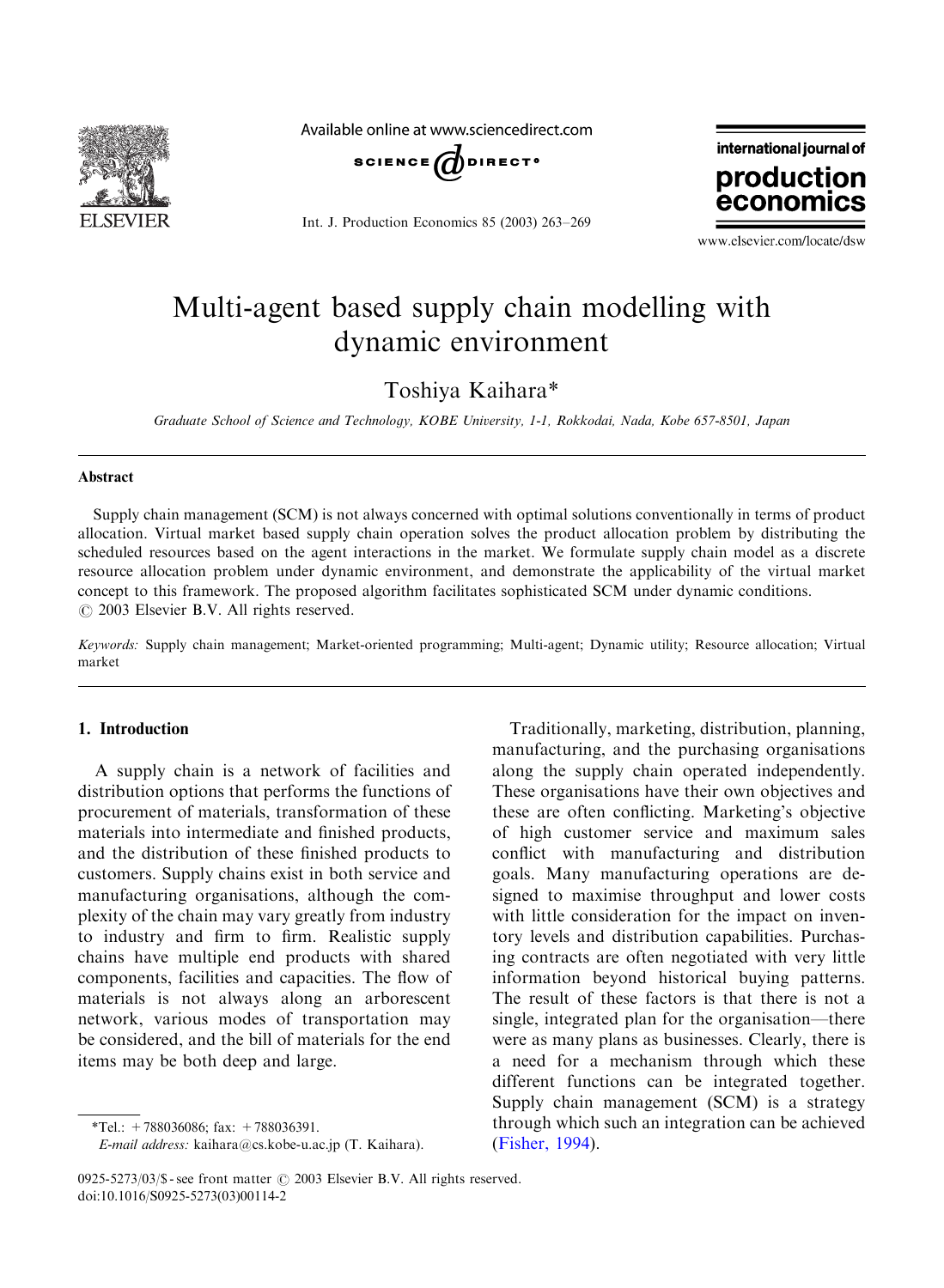SCM is typically viewed to lie between fully vertically integrated firms, where the entire material flow is owned by a single firm, and those where each channel member operates independently. Therefore coordination between the various players in the chain is key in its effective management. SCM, however, is conventionally based on simple theory of constraints (TOC) concept [\(Goldratt, 1983\)](#page--1-0), and is not always concerned with optimal solutions on resource allocation in such a complicated supply flows.

Market price systems constitute a well-understood class of mechanisms that provide effective decentralisation of decision making with minimal communication overhead. In a market-oriented programming approach to distributed problem solving, the resource allocation for a set of computational agents is derived by computing competitive equilibrium of an artificial economy [\(Kaihara, 2001](#page--1-0)). Market mechanism can provide several advantages on resource allocation in SCM as follows:

- (i) Markets are naturally distributed and agents make their own decisions about how to bid based on the prices and their own utilities of the goods.
- (ii) Communication is limited to the exchange of bids and process between agents and the market mechanism.

In this paper, we formulate agent strategies in supply chain model, based on virtual market (VM) concept with multi-agent, and demonstrate the applicability of economic analysis to this framework by simulation experiments under dynamic environment.

#### 2. VM with multi-agent paradigm

#### 2.1. VM

There exists a market-oriented programming to construct a computational market (virtual market), which consists of several heterogeneous agents ([Wellman, 1996\)](#page--1-0). Agent activities in terms of products required and supplied are defined so as to reduce an agent's decision problem to evaluate the tradeoffs of acquiring different products in the market-oriented programming. These tradeoffs are represented in terms of market prices, which define common scale of value across the various products. The problem for designers of computational markets is to specify the mechanism by which agent interactions determine prices [\(Kaihara,](#page--1-0) [1999\)](#page--1-0).

In economics, the concept of a set of interrelated goods in balance is called general equilibrium [\(Okuno et al., 1985](#page--1-0)). The general equilibrium theory guarantees a Pareto optimal solution at competitive equilibrium in perfect competitive market. The connection between computation and general equilibrium is not all foreign to economists, who often appeal to the metaphor of market systems computing the activities of the agents involved [\(Shoven and Whalley, 1992](#page--1-0)). Obviously SCM model is well-structured for market-oriented programming, and that means the proposed concept takes advantage of the theory, and a Pareto optimal solution, which is conducted by microeconomics, is attainable in resource allocation problem in SCM [\(Kaihara,](#page--1-0) [2001\)](#page--1-0).

#### 2.2. Market-oriented programming

Market-oriented programming is the general approach of deriving solutions to distributed resource allocation problems by computing the competitive equilibrium of an artificial economy [\(Wellman, 1996;](#page--1-0) [Kaihara, 1999\)](#page--1-0). It involves an iterative adjustment of prices based on the reactions of the agent in the market. General concept of the negotiation mechanism in market-oriented programming is shown in [Fig. 1,](#page--1-0) and refer to [\(Kaihara, 2001;](#page--1-0) [Wellman, 1996](#page--1-0)) about further detailed explanation about the market-oriented programming.

Supply/demand functions represent agent's willingness to sell/buy resources, respectively. They are defined as the relationship between price and quantity of the trading resource. Let  $Pt(s)$  be the price of resource s at time t.  $\alpha$ <sub>t</sub> $ms$  and  $\beta$ <sub>t</sub> $ns$ represent the supply function of supplier m on resource s at time t and the demand function of